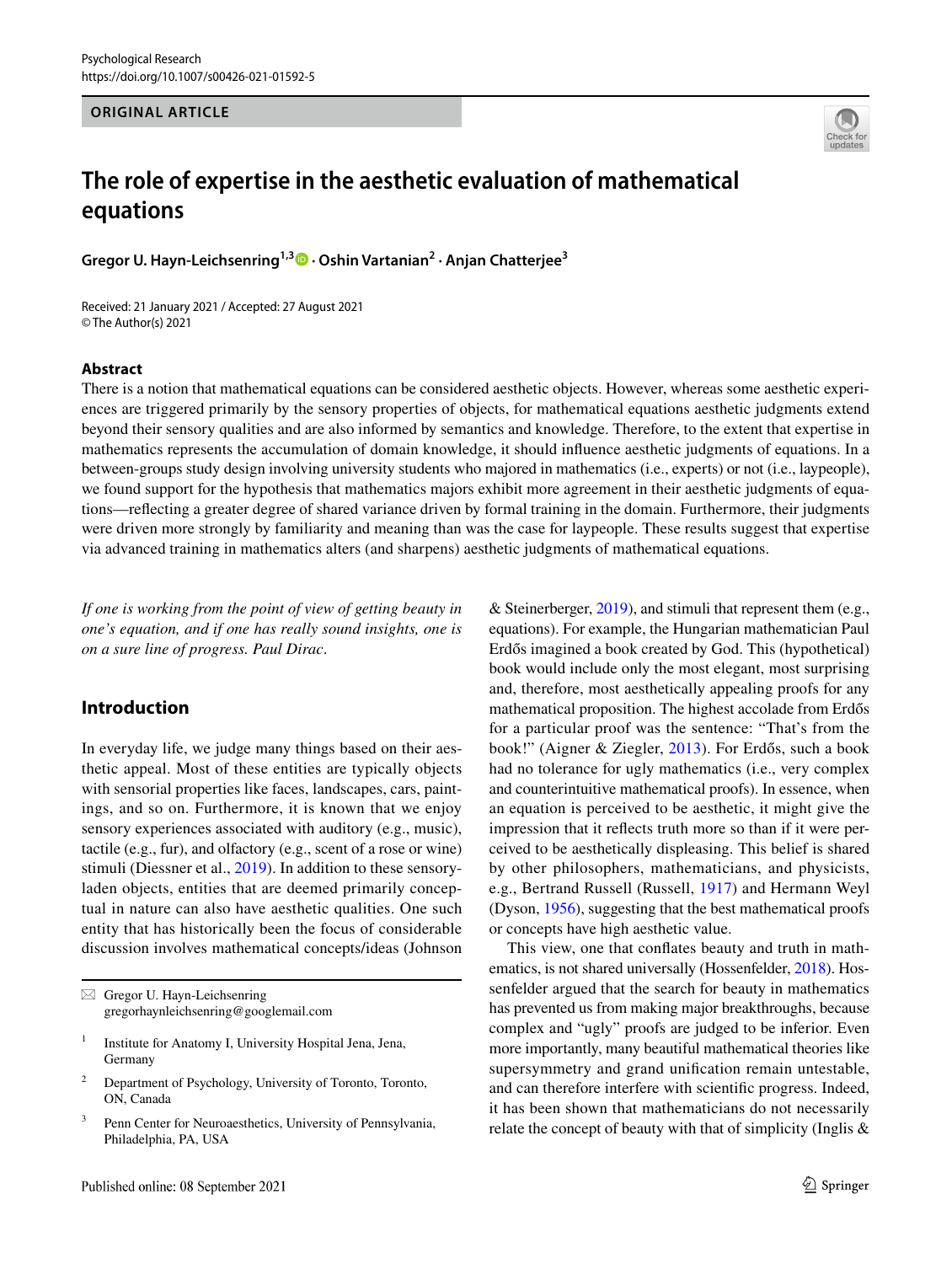Aberdein, [2015\)](#page-9-3). Given that there is no universal agreement about the value of aesthetics in mathematics, this topic is worthy of further investigation. Not only can such an investigation inform us about the contribution of aesthetic factors to mathematics, but at a more general level, it can increase our understanding of factors that drive preference for objects beyond sensory qualities exclusively.

Our focus on the aesthetic experience of mathematical equations is motivated by two diferent lines of research. First, strikingly, mathematicians from diferent cultures attach aesthetic value to similar mathematical concepts (Emmer, [2005\)](#page-8-3). This agreement suggests that there is some degree of cultural invariance in factors that drive the perception of beauty in mathematics. Second, beautiful mathematical equations can evoke activity within the same brain areas as other beautiful entities, such as music and visual art (Ishizu & Zeki, [2011;](#page-9-4) Zeki et al., [2014](#page-9-5)). Specifcally, visual (Kawabata & Zeki, [2004\)](#page-9-6), musical (Blood et al., [1999\)](#page-8-4), moral (Tsukiura & Cabeza, [2011\)](#page-9-7) and mathematical (Zeki et al., [2014](#page-9-5)) beauty judgments all correlate with activity in the medial orbito-frontal cortex—a structure associated strongly with reward. Consistent with the "common currency hypothesis" (Levy & Glimcher, [2012](#page-9-8)), this correlation suggests that this region of the brain computes and represents the pleasure derived from beauty across a wide set of entities, including mathematics.

At this point, we might wonder what drives aesthetic judgments of mathematical equations. It seems reasonable to assume that, at least in part, the aesthetic experience of mathematics depends on learning (Zeki et al., [2014](#page-9-5), [2018](#page-9-9)). Presumably, people not well versed in the language of mathematics would be unable to have a full-fedged aesthetic experience involving mathematical concept. For example, many mathematicians regard Euler's identity ( $e^{i\pi} + 1 = 0$ ) as one of the most beautiful equations (Chatterjee, [2015](#page-8-5)), a claim beyond the grasp of most laypeople who might not be able to observe the deep conceptual underpinnings of the equation, and thus its meaning. Consistent with this idea, in an experimental study with mathematicians (i.e., domain experts) as participants, Zeki and colleagues [\(2014\)](#page-9-5) found that beauty ratings correlated negatively with standard deviations in judgments of equations, i.e., there was a greater consensus on beautiful mathematical equations than on not beautiful equations. The authors interpreted this fnding to mean that a sense for the beauty of equations is shared and universal, but that it can only be perceived when people *understand* those equations (or have learned the "language" of mathematics).

Here, we propose a diferent, but related, framing for aesthetic experiences involving mathematics. We argue that laypeople (i.e., university undergraduates with no advanced training in mathematics) are also capable of performing aesthetic judgments in the domain of mathematics, although to a less degree than domain experts. This is because even laypeople will have had some rudimentary exposure to mathematics in primary and secondary school, giving them a basic understanding of numbers and symbols systems. Indeed, it has been shown that laypeople can experience mathematics aesthetically (Johnson & Steinerberger, [2019](#page-9-0)). However, they will lack the depth and breadth of knowledge associated with advanced training in mathematics, making them relatively less capable of deriving meaning from equations to the same extent that experts and quasiexperts in mathematics will be able to do. Indeed, within the model of the "aesthetic triad", aesthetic experiences are considered to emerge from the interaction of three neural systems: knowledge meaning, sensory motor, and emotion valuation (Chatterjee & Vartanian, [2014](#page-8-6), [2016](#page-8-7)). Aesthetic experiences can be triggered by sensory information, as is the case for faces, landscapes, and human artifacts such as cars, vases, architecture, and artworks. When compared with natural objects, such as faces and landscapes, human artifacts allow for more variability in aesthetic judgment. For example, Vessel and colleagues ([2018\)](#page-9-10) demonstrated that people agree more often on beauty in faces and scenes than in artworks and architecture. They concluded that "artifacts of human culture, which lack uniform behavioral relevance for most individuals, require more individual aesthetic sensibilities that refect varying experiences and diferent sources of information" (p. 121). Presumably, this pattern would also apply to mathematical formulae, given that they represent a highly specialized domain of human artifacts that draw heavily on the knowledge base of the observer. In the context of the aesthetic triad, the knowledge-meaning system would likely be a stronger contributor to the computation of aesthetic judgment for mathematical equations among people with expertise in mathematics as compared to those without such domain expertise.

Here it is important to note that we are not making the argument that mathematical equations are devoid of sensory qualities. On the contrary, the visual information inherent in symbol systems can evoke sensory responses in the brain. However, we argue that mathematical concepts and ideas (e.g., relationships between numbers and symbols) represent qualities that extend beyond the sensory domain, and impact the knowledge-meaning system in the brain (see Chatterjee & Vartanian, [2014](#page-8-6), [2016](#page-8-7)). Specifcally, mathematical concepts refect postulated relationships among elements, such that knowledge and meaning are the primary conduits into the computation of their aesthetic value. Following this line of reasoning, students with advanced training in mathematics should agree more in their aesthetic judgments of equations than laypeople. This is because whereas laypeople might primarily rely on sensory information represented by equations (e.g., shapes and relative size of numbers and symbols), people with domain expertise in mathematics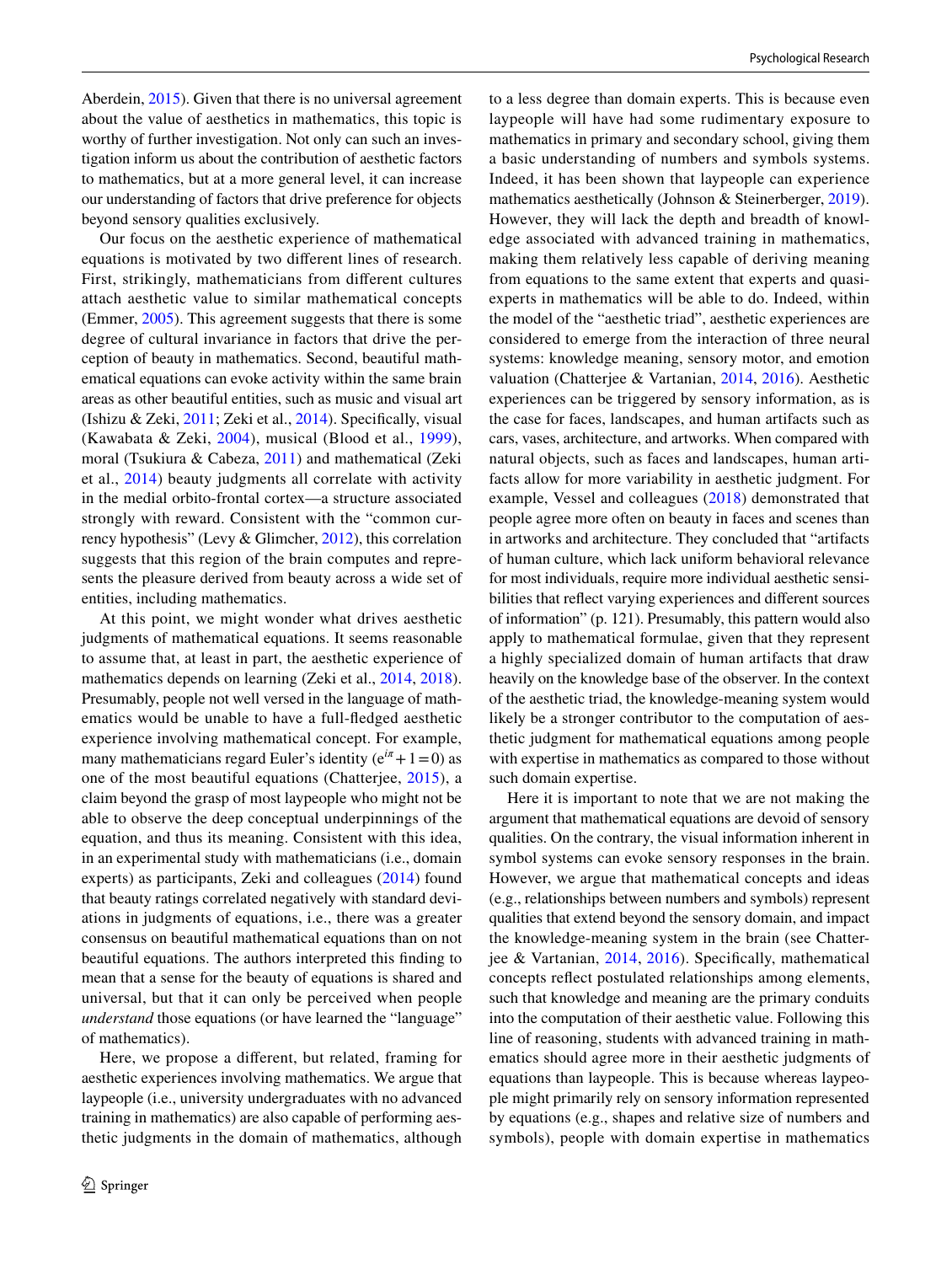can apply *shared* knowledge of these equations in a way that is not accessible to laypeople for generating aesthetic evaluations.

To test this prediction, we conducted an experiment on aesthetic judgments of mathematical equations, with expertise as a between-subjects factor. We tested three hypotheses: First, we hypothesized that there would be more agreement among students of mathematics (i.e., experts) than laypeople when making aesthetic judgments of mathematical equation (*Hypothesis 1*). Testing this hypothesis would inform us about the efects of expertise on aesthetic judgments in the domain of mathematics (Brinkmann et al., [2014](#page-8-8); Silvia, [2013](#page-9-11)). We reasoned that the greater degree of agreement in aesthetic judgments among students of mathematics than laypeople would refect a greater degree of shared variance driven by advanced training in the domain in the former group.

Second, we hypothesized that certain features of the stimuli (i.e., mathematical equations) might drive aesthetic judgments to a diferent extent in students of mathematics than in laypeople (*Hypothesis 2*). Testing this hypothesis would indicate whether relevant knowledge is consciously accessible and brought to bear by mathematics experts more so for making aesthetic judgments as compared to laypeople. Regarding Hypothesis 2, three factors that were of particular interest to us consisted of familiarity (*Hypothesis 2a*), meaning (*Hypothesis 2b*), and complexity (*Hypothesis 2c*). Specifcally, we hypothesized that due to their advanced training in mathematics, the aesthetic judgments of experts would be more likely to be driven by the extent to which the equations appeared familiar (because of greater likelihood of past exposure), meaningful (because of their ability to understand the relationships that the equations denote), and complex (because of their ability to process more elements in the stimuli). Indeed, there is a substantial literature in empirical aesthetics demonstrating that experts but not nonexperts prefer more complex art, perhaps due to their ability to process a greater frequency and diversity of elements in the stimuli (see Van Geert & Wagemans, [2020](#page-9-12)).

We tested these two hypotheses with equations as stimuli. Equations can be presented as discrete stimuli and are easier to process than larger mathematical proofs. In addition, although they are presented visually, equations represent mathematical concepts that might or might not be intelligible to the perceiver as a function of background knowledge and/or relevant expertise. Therefore, equations are suitable stimuli for empirical research on aesthetics in the domain of mathematics.

## **Method**

#### **Participants**

This study was approved by the ethics committee of the University of Maine, and all participants stated their willingness to participate in the study by signing a consent form. Forty participants participated in the study. Twenty of those participants were people with a mathematics degrees or university students of mathematics (experts; mean age=20.9 years, 5 female), whereas the other twenty participants were university-level students who did not have advanced training in mathematics (laypeople; mean age = 23.5 years, 12 female). There was a greater proportion of males than females among experts than laypeople, Chi-square,  $X^2$  (1,  $N=40$ ) = 5.01,  $p=0.025$ . There was no difference in age between the two groups  $(t[38] = -1,698, p=n.s.).$ 

## **Stimuli**

We used 64 index cards with mathematical equations printed on each card (see Supplemental Table [4](#page-7-0)). Mathematical equations were selected with the help of a mathematics professor at the University of Maine to ensure that they represented a wide range of subfelds within mathematics, as well as degrees of mathematical beauty as judged by an expert in the field. Index cards had a size of  $7.5 \times 12.5$  cm.

### **Procedures**

First, we asked participants to perform the Visual Aesthetic Sensitivity Test (VAST, Gear, [1986](#page-8-9)) in order to assess general aesthetic sensitivity. For the VAST participants were presented with 50 pairs of pictures with quite similar paintings. One of the two paintings was considered superior in design (e.g., more harmonious, better balanced, better ordered, etc.). Participants were asked to determine which picture was better designed. The VAST was administered to ensure that the experts and laypeople did not difer in their general aesthetic sensitivity as measured by this instrument.

In the main part of the study, we asked participants to sort mathematical equations using the Q-Sort technique (QST, Previte et al., [2007\)](#page-9-13). In QST, participants are asked to sort a number of objects—in this case cards with mathematical equations—by placing a specifc number of statements in a predetermined distribution pattern (here: normal distribution) along a spectrum of ranking categories (here: "least aesthetic" to "most aesthetic"). When compared with a simple rating task, the QST has the advantage that every participant is forced into the same categorization pattern, making the results (i.e., relative sorting pattern) comparable between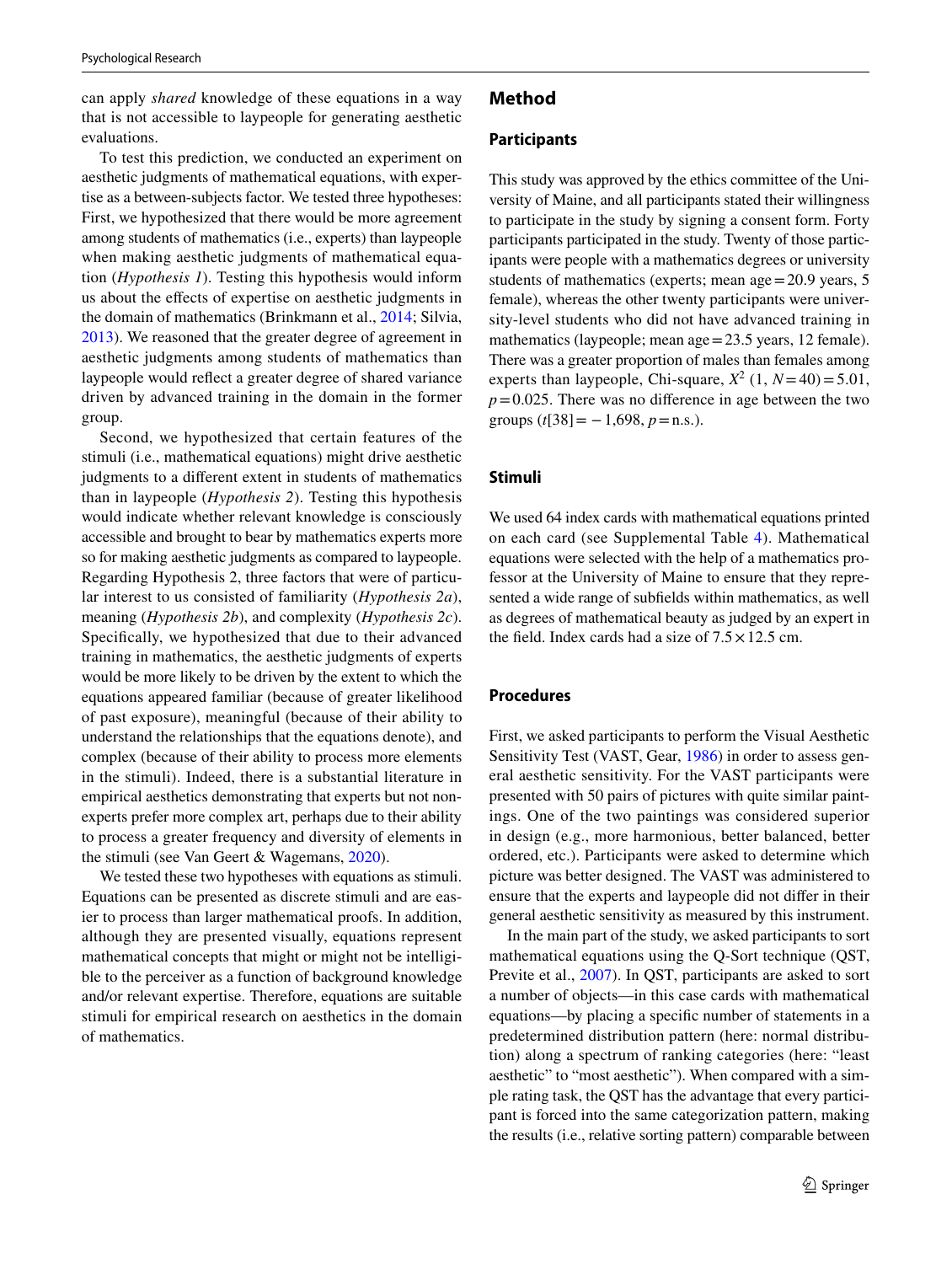groups of participants. More importantly, it is well-suited for assessing diferences in the degree of agreement in ratings between experts and laypeople, which represented the main aim of the current study.

In this particular experiment, participants performed two rounds of sorting. In the frst round, we asked them to place each of the shuffled cards on one of three piles ("unaesthetic", "neither unaesthetic nor aesthetic", "aesthetic") without restricting the number of cards per pile. In the second round, we asked the participants to redistribute the cards from those piles into nine piles ranging from "extremely unaesthetic" (pile 1) to "extremely aesthetic" (pile 9). A number of cards in each of the nine piles were predetermined by the experimenter (3, 5, 7, 10, 14, 10, 7, 5, 3, respectively) to obtain a normally distributed pattern. The participants received no further instructions on the use of the term "aesthetic," and they were given a maximum time of one hour to complete both rounds of the main experiment. The sorting occurred in two steps to make it easier for the participants to complete a coarser sorting frst, before producing a more fne-grained sorting pattern. Advance piloting at the University of Maine had shown that this two-step procedure helped participants in completing the sorting task, and that the amount of time (i.e., one hour) was sufficient for sorting the 64 cards in accordance with these instructions. All analyses were performed on the second sorting of the equations.

After completing the experiment, we asked the participants to indicate the equations with which they were familiar prior to this study. The experimenter wrote down the answers. Additionally, we asked them to fll out a form stating their criteria for classifcation, which included the following options: "simplicity", "balance", "complexity", "symmetry", "form", "composition", "meaning", and "other". Specifcally, they were asked to check a box next to any criterion that was taken into consideration during the Q-sort process. We opted for this approach for two reasons. First, providing some relevant options based on input from the mathematics professor at the University of Maine as well as our reading of the literature ofered our participants a framework for considering the task. Importantly, including the "other" option enabled them to list other factors beyond what the experimenters considered relevant. However, no participant chose this option, and as such we omitted it from the analysis. Second, we opted for a binary approach (checked/not checked) in relation to the entire sorting exercise to get a sense of which factors were considered generally relevant when assessing the aesthetics of mathematical equations.

### **Results**

We found no difference in the VAST results between experts and laypeople (independent samples student's *t* test: *median*<sub>experts</sub>=38, *SD*<sub>experts</sub>=3.4; *median*<sub>laypeople</sub>=39,  $SD_{\text{lavpeople}} = 4.1$ ; Cohen's  $d = -0.180$ ,  $p = 0.430$ ). This suggests that the two groups did not difer in their general ability to make aesthetic judgments based on the visual stimuli.

See Fig. [1](#page-3-0) for some of the best- and worst-rated equations by experts and laypeople. We had predicted that there

| Experts      |                                                                                             |      |  | Lay people |                                                                                                                                                                                                              |      |  |  |
|--------------|---------------------------------------------------------------------------------------------|------|--|------------|--------------------------------------------------------------------------------------------------------------------------------------------------------------------------------------------------------------|------|--|--|
| No.          | Equation                                                                                    | Mean |  | No.        | Equation                                                                                                                                                                                                     | Mean |  |  |
| 37           | $a^2 + b^2 = c^2$                                                                           | 7.40 |  | 37         | $a^2 + b^2 = c^2$                                                                                                                                                                                            | 7.20 |  |  |
| $\mathbf{1}$ | $\frac{\pi}{4} = 1 - \frac{1}{3} + \frac{1}{5} - \frac{1}{7} + \cdots$                      | 7.20 |  | 23         | $\int_{r_1} = p_1 \int_{\Delta_1^1} + p_2 \int_{\Delta_2^{23}}$                                                                                                                                              | 6.35 |  |  |
| 36           | $V = lwh$                                                                                   | 6.70 |  | 22         | $\int_{r_1} = 0.$                                                                                                                                                                                            | 6.10 |  |  |
|              |                                                                                             |      |  |            |                                                                                                                                                                                                              |      |  |  |
| 25           | $(r_p \cdot r_{n-p}^*) = \sum_{i} y_i (y y_p \cdot y_{n-p}^{*i}) = 0,$                      | 3.30 |  | 47         | $S = -a_0^2 \phi(a_1) \phi(a_2)$                                                                                                                                                                             | 3.95 |  |  |
| 51           | $b = \frac{\sum x_i y_i - \frac{1}{n} x_i \sum y_i}{\sum x_i^2 - \frac{1}{n} (\sum x_i)^2}$ | 3.20 |  | 17         | $\left \phi(n) = n - \sum_{1 \leq i \leq n} \frac{n}{p_i} + \sum_{1 \leq i \leq n} \frac{n}{p_i p_j} - \dots = n \left(1 - \frac{1}{p_1}\right)\left(1 - \frac{1}{p_2}\right)\dots(1 - \frac{1}{p_r}\right)$ | 3.79 |  |  |
| 55           | $x^2 = \sum_{i=1}^{p} \frac{(n_{ij} - n_i n_j/N)^2}{n_i n_j/N}$                             | 3.05 |  | 18         | $D = a_n^{2n-2}$ $\left( \alpha_i - \alpha_j \right)^2$ .<br>1≤ $l$ ≤ $i$ ≤ $n$                                                                                                                              | 3.70 |  |  |

<span id="page-3-0"></span>**Fig. 1** Equations categorized as most and least aesthetic by experts and laypeople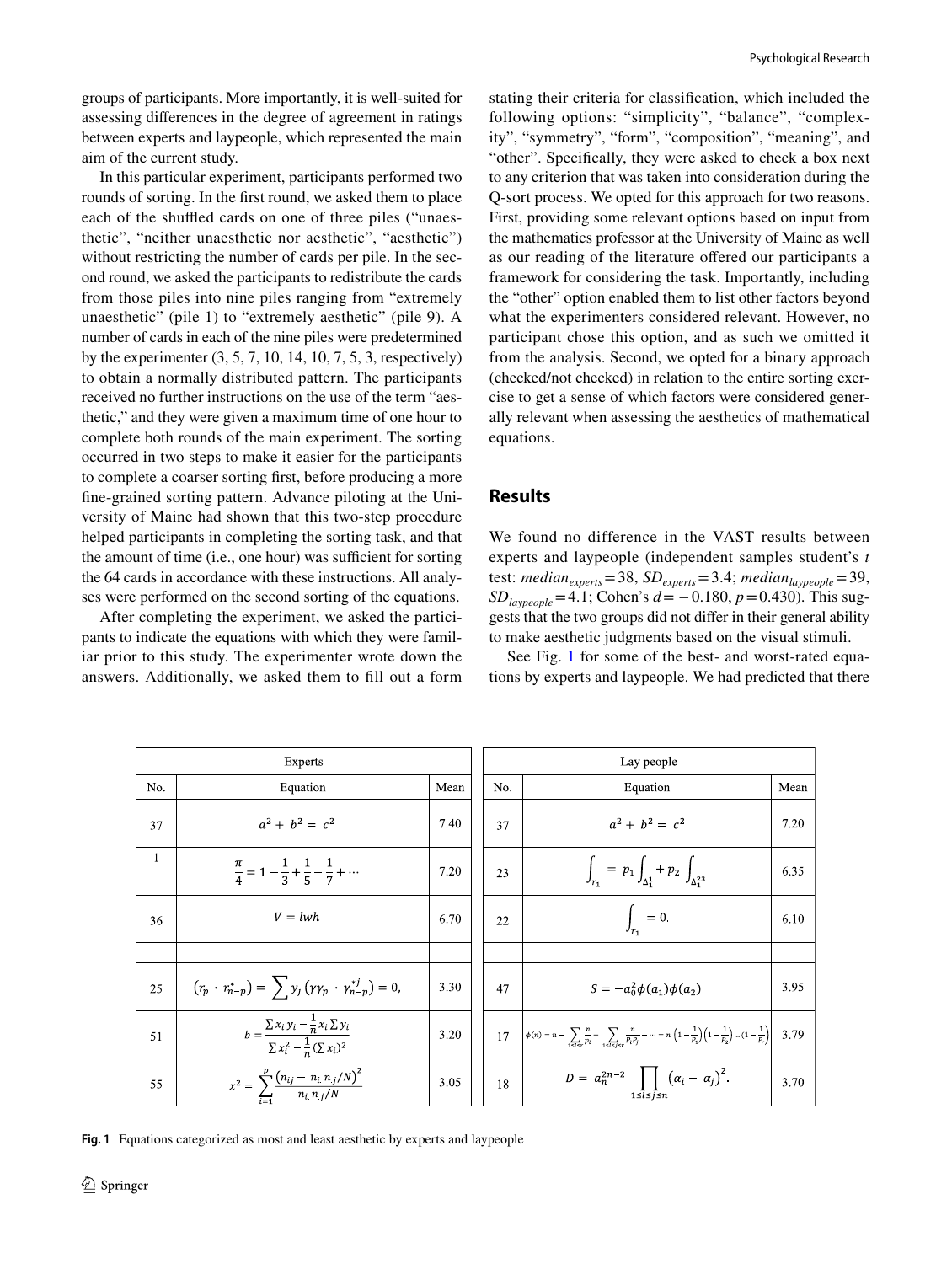would be more agreement among students of mathematics than laypeople when making aesthetic judgments of mathematical equation (*Hypothesis 1*). Consistent with this prediction, for Q-sort task, Cronbach's *α* was higher for experts  $(\alpha = 0.84)$  than for laypeople ( $\alpha = 0.60$ ). A Chi-squared test showed that experts agreed with one other in their classifcation of the equations more so than did laypeople,  $X^2$  (1,  $n=64$ ) = 11.497,  $p < 0.001$ .

Our next focus involved exploring whether familiarity and meaning were relevant to the participants for categorizing equations in terms of their aesthetic appeal (*Hypotheses 2a and 2b*). Unsurprisingly, on average, experts were more familiar with the equations than were laypeople (independent samples student's *t* test: *median*<sub>experts</sub>=21, *SD*<sub>experts</sub>=9.9;  $median_{laypeople} = 12$ ,  $SD_{laypeople} = 10.8$ ; Cohen's  $d = 0.588$ ,  $p < 0.05$ ). As for the aesthetics justification, experts stated more often than laypeople that their classifcation relied on meaning (Chi-squared test:  $X^2$  [1,  $N=40$ ] = 5.867,  $p < 0.05$ ). See Table [1](#page-4-0) for the other categories.

Following this same line of exploration, we then examined the extent to which the factors that were highlighted as drivers of aesthetic evaluation of mathematical equations were correlated with performance on the Q-sort task. In the analysis of the experimental data, we frstly looked for familiarity with the equations. With 9 piles of cards (pile 1 "extremely unaesthetic" to pile 9 "extremely aesthetic"), an average assignment would be 5. For experts, we found a median value of  $6.00$  (*SD* = 0.73) for familiar equations, whereas for laypeople we found a median value of 5.65

(*SD* = 1.01) for familiar equations. Paired-sampled Student's *t* test showed that both groups had signifcantly higher assignments of familiar equations as compared to unfamiliar equations (experts:  $t[18] = -7.696$ ,  $p < 0.001$ ; laypeople:  $t[18] = -2.864$ ,  $p = 0.01$ ). Independent samples Student's *t* test showed no diference between the groups (*t*[36]=1.399,  $p=0.17$ ), suggesting that the two groups preferred familiar equations over unfamiliar equations to a similar extent.

In the next step, we counted how many experts and how many laypeople were familiar with each *specifc* Eq. (1–64). The number of experts (and laypeople, respectively) that were familiar with each single equation was then correlated with average classifcation by experts and laypeople, respectively. We found a signifcantly higher correlation for average experts' aesthetic categorization with number of experts familiar with the respective equations ( $\rho_{\text{exnerts}} = 0.793$ , *p*<0.001), compared to laypeoples' average aesthetic categorization with number of laypeople familiar with the respective equations ( $\rho_{\text{layereople}}$ =0.564,  $p$  < 0.001, Fisher's *z*: *p*<0.01) (see Table [2\)](#page-4-1). This means that experts preferred equations that they (as a group) were more familiar with to a higher degree than laypeople preferred equations that they (as a group) were more familiar with. In addition, we calculated the diference in number of experts familiar with each single equation and number of laypeople familiar with the same equation and, again, correlated this value with aesthetic classification by experts and laypeople ( $\rho_{\text{experts}}$ =0.444, *p*<0.001; *ρlaypeople*=0.109, *p*=0.392, Fisher's *z*: *p*<0.001) (see Table [2](#page-4-1)). This means that experts preferred equations

<span id="page-4-0"></span>**Table 1** Factors that were highlighted as drivers of aesthetic evaluation of mathematical equations—broken down by condition (i.e., experts vs. laypeople)

|                | Familiarity<br>(median number of<br>equations) | Simplicity | Balance | Complexity | Symmetry | Form | Composition | Meaning |
|----------------|------------------------------------------------|------------|---------|------------|----------|------|-------------|---------|
| <b>Experts</b> | 21                                             | 17         |         | 12         |          |      | 10          | 14      |
| Laypeople      | 12                                             | 16         |         |            |          |      |             |         |

Bold values indicate  $p < 0.05$ . Displayed are the median number of familiar equations (out of 64) and the number of participants (out of 20 for each group) that based their aesthetic categorization on certain factors

<span id="page-4-1"></span>**Table 2** Matrix for Spearman's *ρ* correlations between number of participants familiar with the equation and average categorization

|                                                                                             | Average (experts) | Average (lay-<br>people) | Fisher's z  |
|---------------------------------------------------------------------------------------------|-------------------|--------------------------|-------------|
| Number of participants familiar with this equation                                          | 0.758             | 0.575                    | $p = 0.032$ |
| Number of experts familiar with this equation                                               | 0.793             | 0.509                    | $p = 0.002$ |
| Number of laypeople familiar with this equation                                             | 0.590             | 0.564                    | $p = n.s$   |
| Difference between number of experts and number of<br>laypeople familiar with this equation | 0.444             | 0.109                    | p < 0.001   |

Bold values indicate  $p < 0.001$ . Fisher's *z* indicates significant differences in size between the experts' and laypeoples' correlation. There was a significant difference (Fisher's  $z$ :  $p = 0.007$ ) between the correlations "number of experts familiar with this equation—average (experts)" (*r*=0.793) and "number of laypeople familiar with this equation—average (laypeople)" (*r*=0.564)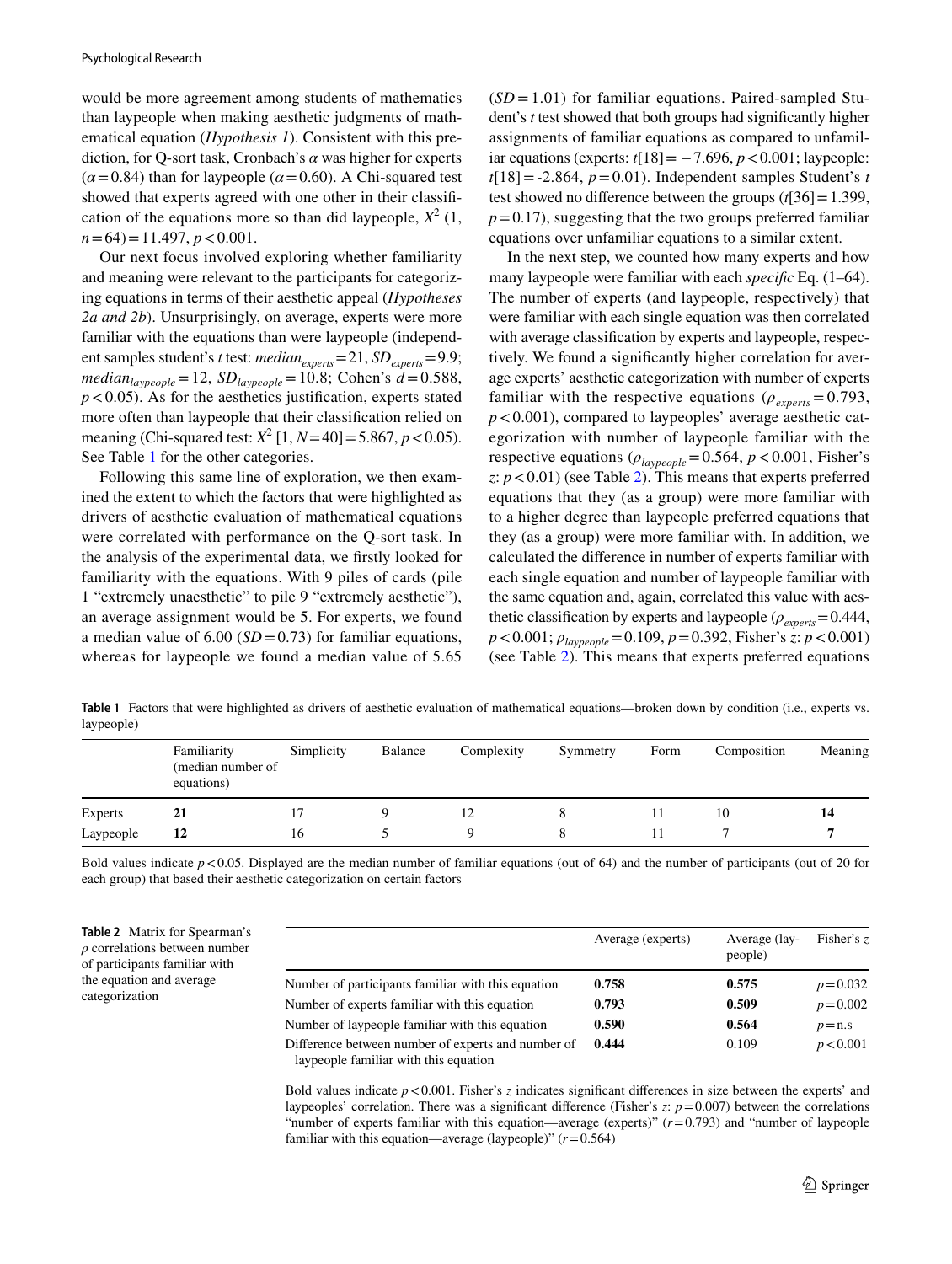that were more familiar to them (as a group)—whereas no such effect was seen for laypeople.

Next, we analyzed classifcations in relation to the complexity of the equations (*Hypothesis 2c*). As a measure for complexity, we counted the number of elements within each equation (count of numbers, count of Latin letters, count of Greek letters, count of mathematical signs and count of all elements). We found a negative correlation of aesthetic classifcations with count of all elements for experts (Spearman's  $\rho = -0.540$ ,  $p < 0.001$ ), but no correlation for laypeople ( $\rho = -0.133$ ;  $p = 0.097$ ) (see Table [3\)](#page-5-0). Using Fisher's *z*, we confrmed that the diference between the two correlations was statistically significant  $(p < 0.001)$ . This observation means that experts preferred equations with fewer elements, while the count of elements did not affect the aesthetic preference for laypeople.

## **Discussion**

We conducted this study to test two overarching hypotheses. First, we hypothesized that students of mathematics would agree more than laypeople when making aesthetic judgments of mathematical equations (*Hypothesis 1*). We found support for this hypothesis. We believe that the higher degree of agreement among experts refects a greater degree of shared variance, driven by advanced training in the relevant domain.

Second, we tested the hypothesis that certain features of the stimuli (i.e., mathematical equations) might drive aesthetic judgments to a diferent extent in students of mathematics than laypeople (*Hypothesis 2*). Our frst focus was on familiarity (*Hypothesis 2a*). Our results demonstrated that although in general students of mathematics were more familiar with the equations than laypeople, familiarity nevertheless mattered to both groups of participants: experts and laypeople preferred those equations that appeared more familiar to them. However, there were also diferences between the two groups: when we shifted our focus to

<span id="page-5-0"></span>**Table 3** Spearman's *ρ* correlation between complexity (number of elements in the equations) and average categorization

|                     | Experts  | Laypeople | Fisher's z |
|---------------------|----------|-----------|------------|
| <b>Numbers</b>      | $-0.197$ | $-0.071$  | $p = n.s$  |
| Latin letters       | $-0.485$ | $-0.009$  | p < 0.001  |
| Greek letters       | 0.017    | 0.020     | $p = n.s$  |
| Signs               | $-0.507$ | $-0.244$  | $p = n.s$  |
| Sum of all elements | $-0.540$ | $-0.133$  | p < 0.001  |
|                     |          |           |            |

The total number of elements over all 64 equations is 1486 (numbers: 203; Latin letters: 563; Greek letters: 36; signs: 684). Bold values indicate  $p < 0.001$ . Fisher's *z* indicates significant differences in size between the experts' and laypeoples' correlation

degree of familiarity with each *specifc* equation, we found that experts preferred equations that they (as a group) were more familiar with to a higher degree than laypeople preferred equations that they (as a group) were more familiar with. Next, when we calculated the diference in number of experts familiar with each single equation and number of laypeople familiar with the same equation, we found that experts preferred equations that were more familiar to them (as a group)—whereas no such effect was seen for laypeople. These fndings suggest that overall, there are both similarities and diferences in the ways in which familiarity exerts an infuence on aesthetic judgment of among experts and laypeople, although there is converging evidence that experts as a group are more infuenced by familiarity than are laypeople.

When we shifted our attention to meaning (*Hypothesis 2b*), our results demonstrated that understanding the meaning of an equation is an important factor that contributes to its aesthetic appeal, especially among experts. This indicates that relevant domain knowledge is consciously accessible and brought to bear by mathematics experts for making aesthetics judgments. Finally, experts but not laypeople preferred lesser complex equations (i.e., those that contain fewer elements) (*Hypothesis 2c*). This fnding contradicts our prediction that experts would prefer more complex equations. However, it is in line with the historical association outlined between mathematical beauty and simplicity. As described by Paul Erdős, elegance—and therefore, simplicity—is a key factor for a beautiful mathematical proposition (Aigner & Ziegler, [2013](#page-8-1)). Interestingly, when mathematicians were asked to describe mathematical proofs, no correlation was found between the terms beauty and simplicity (Inglis & Aberdein, [2015\)](#page-9-3). Clearly, more research is needed to elucidate the relationship between beauty and complexity/ simplicity in the domain of mathematics.

Combining our results, we infer that among mathematics students, preferences are more likely to be a function of not only the sensorial qualities of the equations, but also the degree of familiarity and the meaning associated with the formulae. In contrast, among laypeople, preferences might be a function of the more sensorial features of the equations, such as the shape and/or relative sizes of the numbers and the symbols within equations. These diferences are consistent with previous fndings in empirical aesthetics in terms of how domain experts vs. novices evaluate other visual stimuli, such as artworks. For example, Hekkert and van Wieringen ([1996\)](#page-8-10) presented persons with and without expertise in the visual arts with original and black- and-white versions of the same postimpressionistic paintings, and showed that in the case of nonexperts the removal of color had a signifcantly stronger negative impact on aesthetic preference than was the case among experts. This suggested that nonexperts largely base their preference on superficial features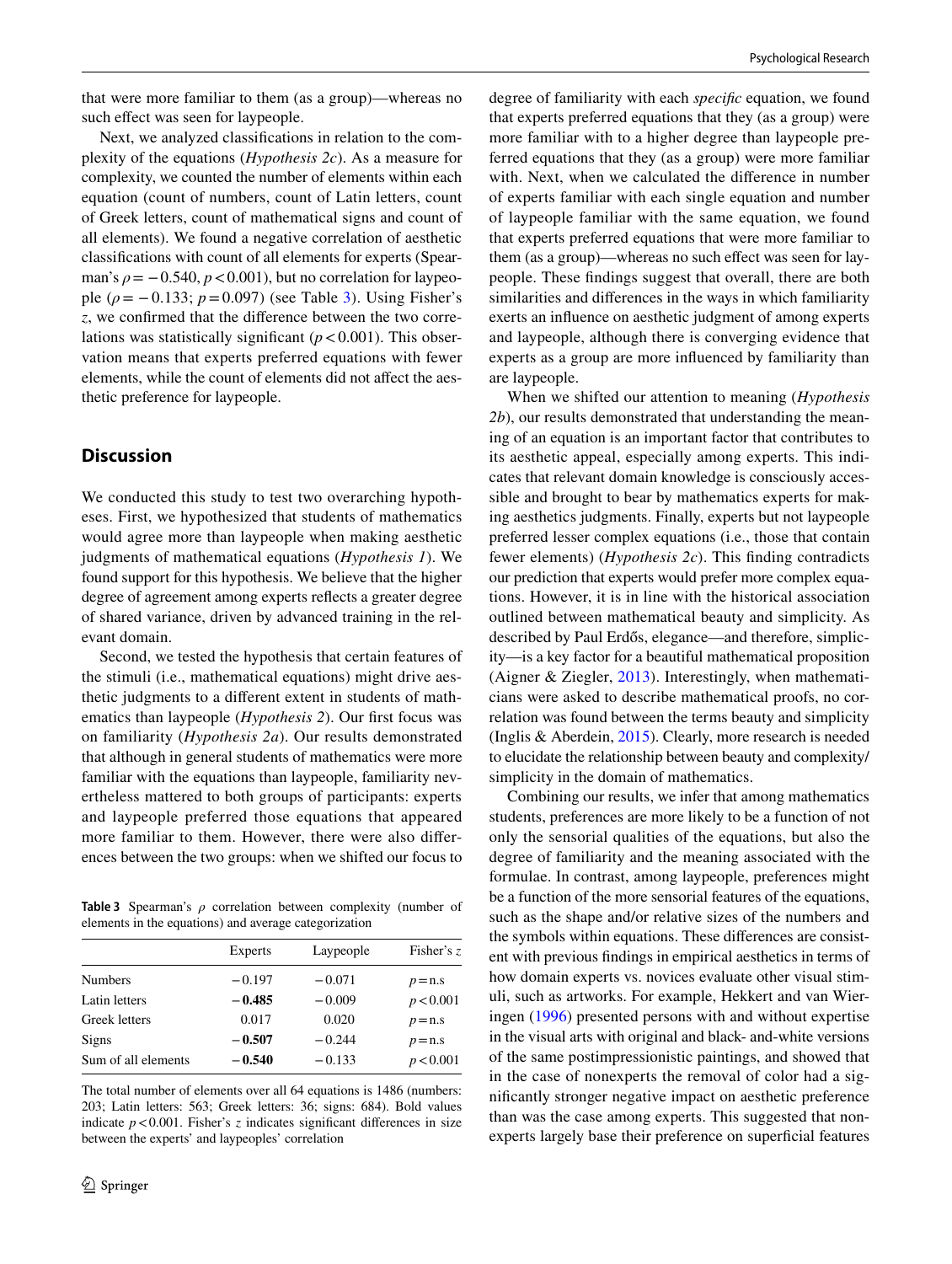of artworks (e.g., color), whereas preference among experts is driven by the structural properties of the artwork (e.g., geometric relationship of the objects within the work), which remain unchanged despite the removal of colour information. We believe that something similar might be at play here, such that mathematics students are able to base their aesthetic preferences on shared meaning and knowledge, whereas laypeople base their aesthetic preference relatively more on more sensorial and superficial features of the equations. Mathematics students are familiar with the structure and content of the equations in general, as well as their meanings based on the advanced training. This knowledge base can in turn contribute to a well-developed aesthetic taste for equations, consistent with fndings that expertise derived from advanced training exerts a robust and reliable effect on judgment (Ericsson et al., [2018;](#page-8-11) Tinio et al., [2014](#page-9-14)).

Our fndings are also in line with the prediction derived from the "aesthetic triad" model (Chatterjee & Vartanian, [2014](#page-8-6), [2016](#page-8-7)). Specifcally, expertise in mathematics modifes the aesthetic perception of the respective stimuli in that domain. The fact that the groups did not vary in their general aesthetic sensitivity as measured by the VAST suggests that the two groups did not difer on some general factor of taste, if such a factor even exists. Any diference in group performance is more likely to be rendered by diferences in relevant domain knowledge. To be more precise: mathematics students varied to a far less degree in their categorization of equations as compared to laypeople because the knowledge-meaning system is more important for the aesthetic appeal of mathematical equations for that group, the content of which is more likely to be shared among domain experts. Although equations are visual stimuli (i.e., participants visually inspected them in our experiment), in the present context the sensory-motor system would appear to be relatively less important than it is in relation to other stimuli (e.g., faces, landscapes, and artworks). Having said this, we acknowledge that among mathematics students both the knowledge meaning as well as sensory sources of information contribute to aesthetic evaluation, although perhaps to diferent extents.

Our fndings are also in line with the model proposed by Redies ([2015](#page-9-15)), according to which perceptual and cognitive processing interact with each other in leading to aesthetic appreciation. For mathematical equations, perceptual processing is relatively less relevant. Subsequently, aesthetic experience is altered by knowledge, because in this case the cognitive processing is of utmost importance for the aesthetic appreciation of mathematical equations. We speculate that equations that are experienced as aesthetically pleasing might be processed more fuently (Reber et al., [1998](#page-9-16)). Here, of course, fuency would be driven by meaning and the associated understanding of concepts and their relationships, rather than their sensual qualities exclusively. This idea is also in line with the observed diferences between experts and laypeople, such that the shared knowledge among experts would be expected to contribute to more homogeneity in how equations are processed—as we have observed here.

In terms of future work, we hope that the fndings presented here will encourage researchers in empirical aesthetics to broaden the scope of their investigations to explore the impact of aesthetics in domains beyond (visual) art, music, and dance, among others. Specifcally, by embracing what Martindale ([1984\)](#page-9-17) referred to as "cognitive hedonics," there is an opportunity to study aesthetic pleasure associated with *ideas*—a largely neglected topic in empirical aesthetics. In this sense, equations represent one stimulus category embodying ideas in mathematics, but others certainly exist (e.g., symbol systems in language). This endeavour will deepen our understanding of the contribution of the knowledge-meaning system to the emergence of aesthetic experiences (see Chatterjee & Vartanian, [2014,](#page-8-6) [2016\)](#page-8-7).

#### **Limitations**

Our study had several limitations. First, we chose the Q-sort method for data collection because our focus was primarily on whether experts would exhibit more agreement in their ratings of mathematical equations than laypeople. The Q-sort method is well suited for tackling this question because it examines the relative (rather than independent) preference levels assigned to a set of equations. However, the Q-sorts method does not allow one to analyze whether experts or laypeople, *on average*, vary in their overall evaluation of mathematical equations—a question that is important to study in its own right. Second, we did not have an independent measure of the mathematical skills of the laypeople, aside from the fact that they lacked advanced training in mathematics. Our assumption was that they completed classes in mathematics in high school, and that *relatively speaking*, they were less knowledgeable in mathematics than mathematics majors. Future studies should collect independent measures of mathematics knowledge and skills. Third, our design did not enable us to conduct an in-depth analysis of whether mathematics students were indeed more aware of *why* they preferred certain equations over others, because we did not collect preference ratings for each equation independently. Fourth, we did not measure how important each criterion (e.g., simplicity) was relative to others for making aesthetic judgments. Collecting such data would enable one to test specifc hypotheses with a higher degree of granularity than was presently possible. We hope to address these questions in further research.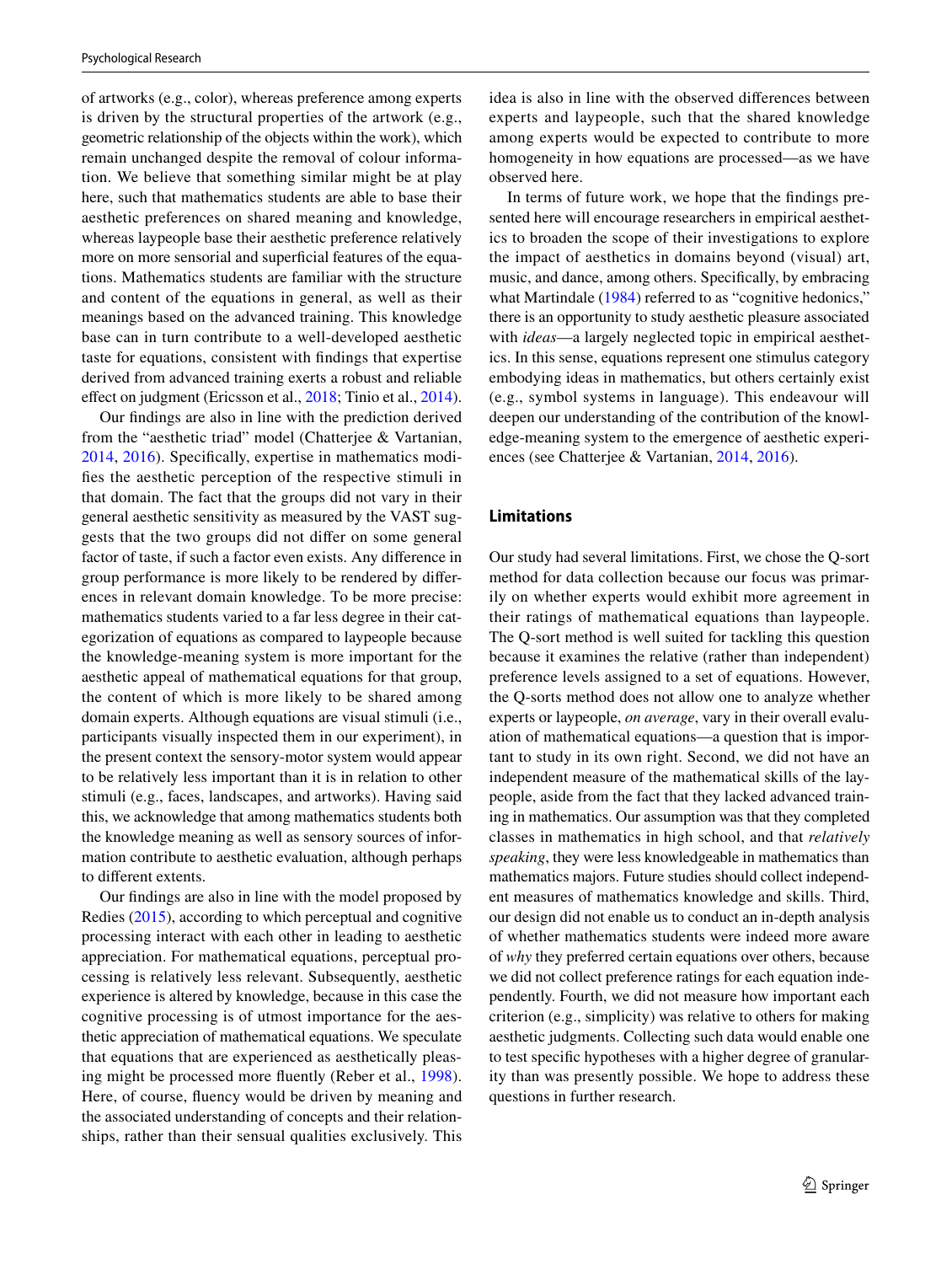## **Summary**

We provided evidence to show that mathematics students agreed more in their ratings of the aesthetics of mathematical equations than did laypeople—refecting what we believe is a greater degree of shared variance driven by advanced training in the relevant domain. We found that mathematics majors reported preferring lesser complex equations. In addition, their judgments were driven more strongly by familiarity and meaning than was the case for laypeople. These results confrm our overall prediction that expertise alters (and sharpens) aesthetic judgments of mathematical equations, and that advanced training in mathematics might alter the impact of certain factors on aesthetic judgment in the domain of mathematics.

# **Appendix 1**

Table [4](#page-7-0).

<span id="page-7-0"></span>**Table 4** All the equations that were used in our experiment

|    | 1 $\frac{\pi}{4} = 1 - \frac{1}{2} + \frac{1}{5} - \frac{1}{7} + \dots$                                                | 17 | $\phi(n) = n - \sum_{1 \leq l \leq r} \frac{n}{p_l} + \sum_{1 \leq l \leq i \leq r} \frac{n}{p_l p_j} - \dots = n \left(1 - \frac{1}{p_1}\right) \left(1 - \frac{1}{p_2}\right) \dots \left(1 - \frac{1}{p_r}\right)$ |
|----|------------------------------------------------------------------------------------------------------------------------|----|-----------------------------------------------------------------------------------------------------------------------------------------------------------------------------------------------------------------------|
|    | $e^{i\pi} = \cos \pi + i \sin \pi = -1 + i \cdot 0 = -1$ 18                                                            |    | $D = a_n^{2n-2} \prod_{1 \leq i \leq i \leq n} (\alpha_i - \alpha_j)^2$ .                                                                                                                                             |
|    | 3 $s^2 = (x^1 - y^1)^2 +  + (x^n - y^n)^2$                                                                             | 19 | $(x_1 y_1) = (x_0 + \frac{b}{d}t, y_0 - \frac{a}{d}t),$                                                                                                                                                               |
|    | 4 $\phi = 1 + \frac{1}{1-1}$                                                                                           | 20 | $(l, m, n) = \frac{( t_1^2 - t_2^2 - t_3^2 , 2 t_1, t_2 , 2 t_1, t_3 )}{t_1^2 + t_2^2 + t_3^2}$                                                                                                                       |
|    | 5 ${}^{N}P_{r} = N \times (N-1) \times  (N-r+1)$                                                                       | 21 | $f = a\left(x + \frac{b}{2a}y\right)^2 + \frac{4ac - b^2}{4a}y^2$ .                                                                                                                                                   |
|    | 6 $(x^2y - y^2 - y^2z)dx + (xy^2 - x^2z - z^2)dy$<br>$+(xy^2+x^2y)dz=0.$                                               | 22 | $\int_{r_1} = 0.$                                                                                                                                                                                                     |
|    | <sup>7</sup> ${}^{N}C_r = {N \choose r} = \frac{N \times (N-1)(N-r+1)}{r \times (r-1)1}$                               | 23 | $\int_{r_1} = p_1 \int_{\Delta_1^1} + p_2 \int_{\Delta_2^{23}}$                                                                                                                                                       |
|    | $\begin{pmatrix} N \\ r \end{pmatrix} = \frac{N!}{r! \times (N-r)!}$                                                   | 24 | $D = \left  \left( \gamma_p^i \cdot \gamma_{n-p}^{*j} \right) \right  \neq 0.$                                                                                                                                        |
|    | $\begin{pmatrix} N \\ r \end{pmatrix} = \begin{pmatrix} N \\ N-r \end{pmatrix}$                                        | 25 | $\left(r_p \cdot r_{n-p}^*\right) = \sum y_j \left(\gamma \gamma_p \cdot \gamma_{n-p}^{*j}\right) = 0,$                                                                                                               |
|    | 10 $P(r) = {N \choose r} p^r (1-p)^{N-r}$                                                                              | 26 | $E_n \times E_a = -(-E_p) \times E_q = -E_p \times (-E_q).$                                                                                                                                                           |
|    | 11 $\mu = 0 \times P(0) + P(1) + 2 \times P(2) $<br>$N \times P(N)$                                                    | 27 | $R_k(K \times K'; \Lambda) = \sum R_S(K; L)R_{k-s}(K'; L').$                                                                                                                                                          |
|    | 12 $\sigma^2 = (0 - \mu)^2 P(0) + (1 - \mu)^2 P(1)$<br>+  + $(N - \mu)^2 P(N)$ .                                       | 28 | $\frac{du}{dx} + bu^2 = cx^2$                                                                                                                                                                                         |
|    | 13 $\sigma^2 = \sum_{r=0}^{N} (r - \mu)^2 P(r)$ .                                                                      | 29 | $p = p + x \frac{dp}{dx} + f(p) \frac{dp}{dx}$                                                                                                                                                                        |
|    | 14 $\phi(n) = n\left(1 - \frac{1}{n}\right)\left(1 - \frac{1}{n}\right)\dots\left(1 - \frac{1}{n}\right).$             | 30 | $Pdx + Qdy + Rdz = 0$                                                                                                                                                                                                 |
|    | 15 $\lim_{x \to \infty} \pi(x) \frac{\log_e x}{x} = 1.$                                                                | 31 | $\frac{dz}{dx} = \frac{y}{\sqrt{(y^2 - x^2)}}.$                                                                                                                                                                       |
|    | 16 $\sum_{d n} \phi(d) = n$ ,                                                                                          | 32 | $\frac{dz}{dx} = \frac{y}{x+z}.$                                                                                                                                                                                      |
|    | 33 $\frac{df}{dx} + \frac{df}{da} \frac{da}{dx} + \frac{df}{db} \frac{db}{dx} = \frac{d\aleph}{dx}$ ,                  | 49 | $Z = \frac{\bar{x} - \mu_n}{\frac{\sigma}{\sigma_n}}$                                                                                                                                                                 |
|    | 34 $\frac{d\phi}{dy_1}dy_1 + \frac{d\phi}{dy_2}dy_s = 0$                                                               | 50 | $\nu = \left\{\frac{\frac{s_1^2}{n_1} + \frac{s_2^2}{n_2}}{\frac{s_1^4}{n_1^2(n_1-1)} + \frac{s_2^4}{n_2^2(n_2-1)}}\right\}$                                                                                          |
| 35 | $m(\overline{AB} \cup \overline{CD}) = m(\overline{AB}) + m(\overline{CD})$<br>$-m(\overline{AB} \cap \overline{CD}).$ | 51 | $b = \frac{\sum x_i y_i - \frac{1}{n} x_i \sum y_i}{\sum x_i^2 - \frac{1}{n} (\sum x_i)^2}$                                                                                                                           |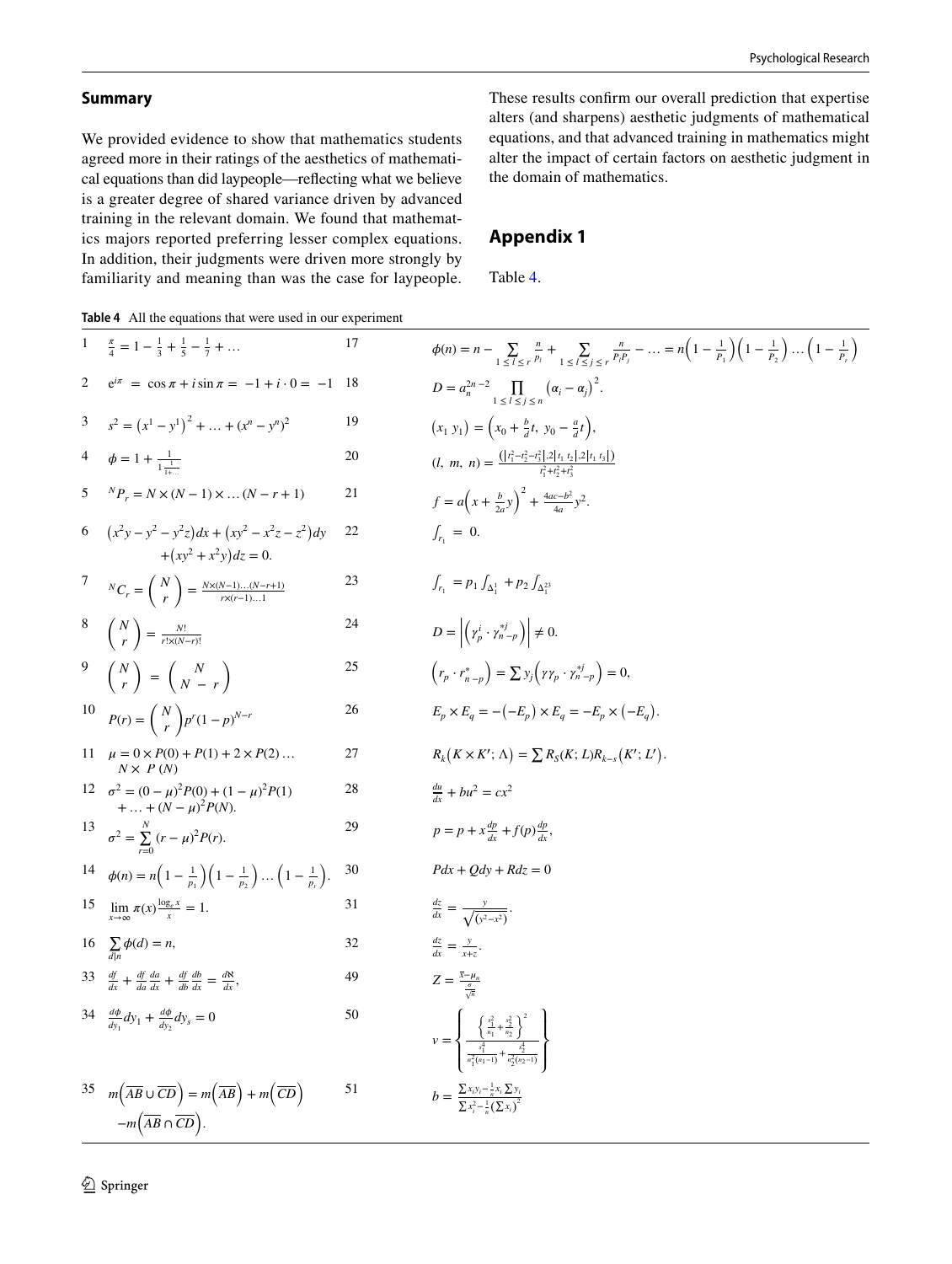**Table 4** (continued)

|    | $36 \quad V = lwh$                                                                                  | 52 | $r = \frac{\sum (x_i - \overline{x})(y_i - \overline{y})}{\left[\sum (x_i - \overline{x})^2 \sum (y_i - \overline{y})^2\right]^{\frac{1}{2}}}.$ |
|----|-----------------------------------------------------------------------------------------------------|----|-------------------------------------------------------------------------------------------------------------------------------------------------|
|    | 37 $a^2 + b^2 = c^2$                                                                                | 53 | $C = 1 + \frac{1}{3(K+1)} \left\{ \sum \frac{1}{(n-1)} - \frac{1}{\sum (n-1)} \right\}$                                                         |
|    | $\frac{AB}{A'B'} = \frac{BC}{B'C'} = \frac{CA}{C'A'}$                                               | 54 | $X^2 = \sum_{i=1}^{K} \frac{(O_i - E_i)^2}{E_i}$                                                                                                |
|    | 39 $\Delta\left(\frac{a}{b}\right) \approx \frac{b\Delta a - a\Delta b}{b^2}$ .                     | 55 | $x^2 = \sum_{n=1}^{p} \frac{(n_{ij} - n_{i,n,j}/N)^2}{n_{i,n,j}/N}$                                                                             |
|    | 40 $\{A, B, C, D\} \cap \{C, D, E\} = \{C, D\}.$                                                    | 56 | $Z = \frac{\beta_2 - \beta_2}{\sqrt{\sum \left(\frac{1}{\epsilon}\right)}}$                                                                     |
|    |                                                                                                     |    |                                                                                                                                                 |
|    | 41 $\left(x+\frac{q}{p}\right)\left(x'+\frac{q}{p}\right)=\frac{q^2}{p^2}-\frac{s}{p}$ .            | 57 | $x \wedge y = y \wedge x$                                                                                                                       |
|    | 42 $V(AD, BC) = (z_1z_2, z_3z_4).$                                                                  | 58 | $(x \wedge (y \vee z)) = (x \wedge y) \vee (x \wedge z)$                                                                                        |
|    | 43 $\frac{AB}{AC} \cdot \frac{DC}{DB} =  k $ ,                                                      | 59 | $(x \wedge x') = 0$                                                                                                                             |
|    | 44 $\left(x+\sqrt{x^2-bc}\right)\left(y+\sqrt{y^2-ca}\right)$<br>$\left(z+\sqrt{z^2-ab}\right)=abc$ | 60 | $(x \vee 0) = x$                                                                                                                                |
|    | 45 $2xyz - ax^2 - by^2 - cz^2 + abc = 0$ .                                                          | 61 | $h({q}) = h\left(\bigcap_{a \in I} I \cap \bigcap_{a \notin I} (I')\right)$                                                                     |
|    | 46 $\frac{dy}{(y-z)^2} = \frac{bzy}{(z-x)^2} = \frac{cxy}{(x-y)^2}$                                 | 62 | $0 \wedge x = (x \wedge x') \wedge x$                                                                                                           |
|    | 47 $S = -a_0^2 \phi(a_1) \phi(a_2)$ .                                                               | 63 | $\frac{T\frac{e}{N}}{var} = I_P = \frac{T\frac{e}{N}}{proper}$                                                                                  |
| 48 | $\log z = 2\left\{\frac{z-1}{z+1} + \frac{1}{3}\left(\frac{z-1}{z+1}\right)^2 + \dots \right\}$     | 64 | $\frac{T_{\overline{N}}}{\text{var}} = T_{\overline{N}}.$                                                                                       |
|    |                                                                                                     |    |                                                                                                                                                 |

**Acknowledgements** The study was supported by the German Research Council (DFG: HA 6850/1-1). There are no known conficts of interest or competing interests. The original data can be made available upon request.

**Funding** Open Access funding enabled and organized by Projekt DEAL.

**Open Access** This article is licensed under a Creative Commons Attribution 4.0 International License, which permits use, sharing, adaptation, distribution and reproduction in any medium or format, as long as you give appropriate credit to the original author(s) and the source, provide a link to the Creative Commons licence, and indicate if changes were made. The images or other third party material in this article are included in the article's Creative Commons licence, unless indicated otherwise in a credit line to the material. If material is not included in the article's Creative Commons licence and your intended use is not permitted by statutory regulation or exceeds the permitted use, you will need to obtain permission directly from the copyright holder. To view a copy of this licence, visit <http://creativecommons.org/licenses/by/4.0/>.

## **References**

- <span id="page-8-1"></span>Aigner, M., & Ziegler, G. M. (2013). *Das BUCH der beweise*. Springer-Verlag.
- <span id="page-8-4"></span>Blood, A. J., Zatorre, R. J., Bermudez, P., & Evans, A. C. (1999). Emotional responses to pleasant and unpleasant music correlate

with activity in paralimbic brain regions. *Nature Neuroscience, 2*(4), 382–387.<https://doi.org/10.1038/7299>

- <span id="page-8-8"></span>Brinkmann, H., Commare, L., Leder, H., & Rosenberg, R. (2014). Abstract art as a universal language? *Leonardo, 47*(3), 256–257. [https://doi.org/10.1162/LEON\\_a\\_00767](https://doi.org/10.1162/LEON_a_00767)
- <span id="page-8-5"></span>Chatterjee, A. (2015). *The aesthetic brain: how we evolved to desire beauty and enjoy art*. Oxford University Press. Reprint.
- <span id="page-8-6"></span>Chatterjee, A., & Vartanian, O. (2014). Neuroaesthetics. *Trends in Cognitive Sciences, 18*(7), 370–375. [https://doi.org/10.1016/j.](https://doi.org/10.1016/j.tics.2014.03.003) [tics.2014.03.003](https://doi.org/10.1016/j.tics.2014.03.003)
- <span id="page-8-7"></span>Chatterjee, A., & Vartanian, O. (2016). Neuroscience of aesthetics. *Annals of the New York Academy of Sciences, 1369*(1), 172–194. <https://doi.org/10.1111/nyas.13035>.
- <span id="page-8-0"></span>Diessner, R., Genthôs, R., Arthur, K., Adkins, B., & Pohling, R. (2019). Olfactory and gustatory beauty: aesthetic emotions and trait appreciation of beauty. *Psychology of Aesthetics, Creativity, and the Arts*.<https://doi.org/10.1037/aca0000262>
- <span id="page-8-2"></span>Dyson, F. J. (1956). Prof. Hermann Weyl, For.Mem.R.S. *Nature, 177*(4506), 457–458.<https://doi.org/10.1038/177457a0>
- <span id="page-8-3"></span>Emmer, M. (2005). *The visual mind II*. MIT Press.
- <span id="page-8-11"></span>Ericsson, K. A., Hofman, R. R., Kozbelt, A., & Williams, A. M. (Eds.). (2018). *The Cambridge handbook of expertise and expert performance* (2nd ed.). Cambridge University Press.
- <span id="page-8-9"></span>Gear, J. (1986). Eysenck's visual aesthetic sensitivity test (VAST) as an example of the need for explicitness and awareness of context in empirical aesthetics. *Poetics, 15*(4), 555–564. [https://doi.org/](https://doi.org/10.1016/0304-422X(86)90011-2) [10.1016/0304-422X\(86\)90011-2](https://doi.org/10.1016/0304-422X(86)90011-2)
- <span id="page-8-10"></span>Hekkert, P., & van Wieringen, P. C. W. (1996). The impact of level of expertise on the evaluation of original and altered versions of